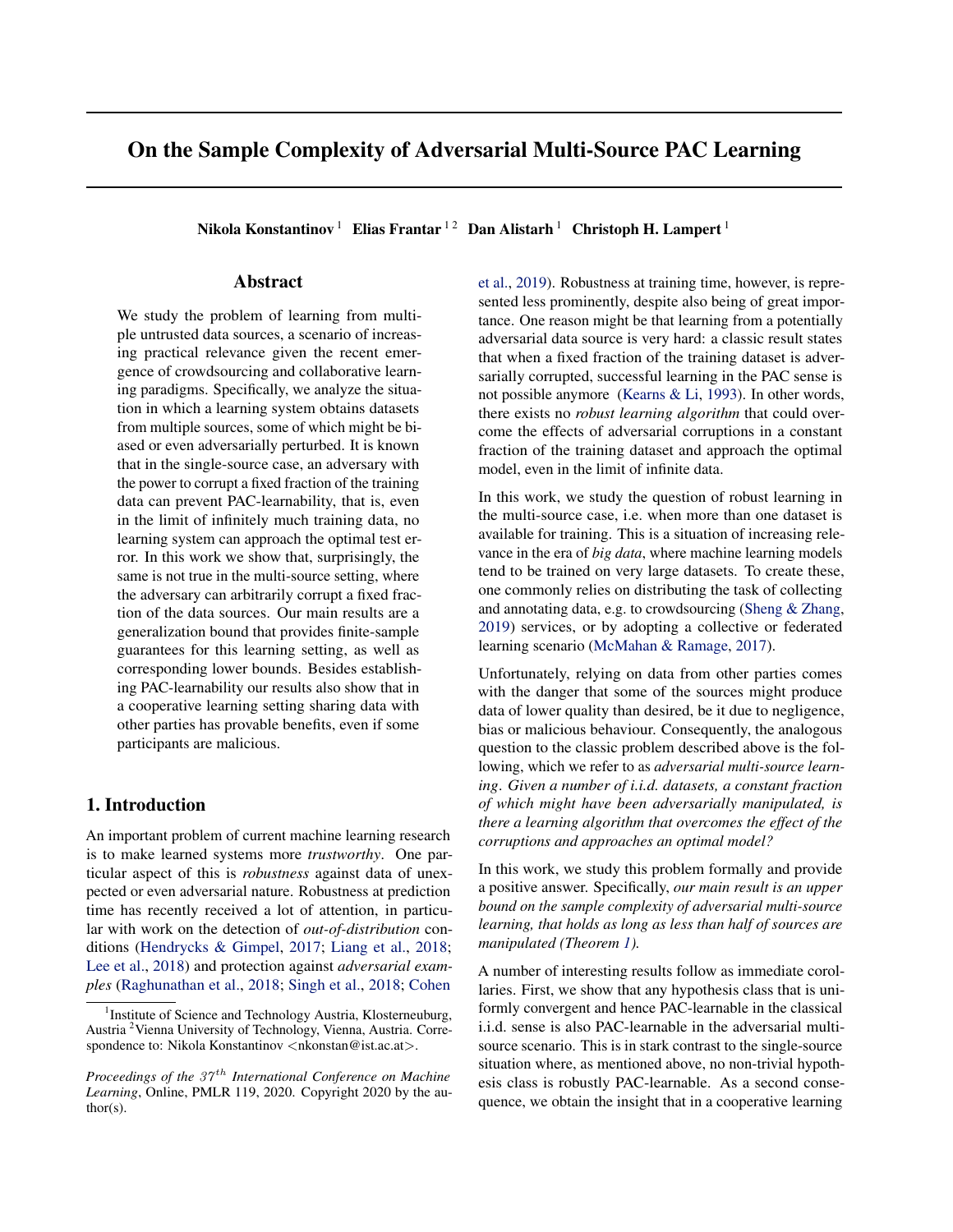scenario, every honest party can benefit from sharing their data with others, as compared to using their own data only, even if some of the participants are malicious.

Besides our main result we prove two additional theorems that shed light on the difficulty of adversarial multi-source learning. First, we prove that the naïve but common strategy of simply merging all data sources and training with some robust procedure on the joint dataset cannot result in a robust learning algorithm (Theorem [2\)](#page-7-0). Second, we prove a lower bound on the sample complexity under very weak conditions (Theorem [3\)](#page-7-0). This result shows that under adversarial conditions a slowdown of convergence is unavoidable, and that in order to approach optimal performance, the number of samples per source must necessarily grow, while increasing the number of sources need not help.

# 2. Related work

To our knowledge, our results are the first that formally characterize the statistical hardness of learning from multiple i.i.d. sources, when a constant fraction of them might be adversarially corrupted. There are a number of conceptually related works, though, which we will discuss for the rest of this section.

[Qiao & Valiant](#page-9-0) [\(2018\)](#page-9-0), as well as the follow-up works of [Chen et al.](#page-8-0) [\(2019\)](#page-8-0); [Jain & Orlitsky](#page-9-0) [\(2019\)](#page-9-0), aim at estimating discrete distributions from multiple batches of data, some of which have been adversarially corrupted. The main difference to our results is the focus on finite data domains and estimating the underlying probability distribution rather than learning a hypothesis.

[Qiao](#page-9-0) [\(2018\)](#page-9-0) studies collaborative binary classification: a learning system has access to multiple training datasets and a subset of them can be adversarially corrupted. In this setup, the uncorrupted sources are allowed to have different input distributions, but share a common labelling function. The author proves that it is possible to robustly learn individual hypotheses for each source, but a single shared hypothesis cannot be learned robustly. For the specific case that all data distributions are identical, the setup matches ours, though only for binary classification in the realizable case, and with a different adversarial model.

In a similar setting, [Mahloujifar et al.](#page-9-0) [\(2019\)](#page-9-0) show, in particular, that an adversary can increase the probability of any "bad property" of the learned hypothesis by a term at least proportional to the fraction of manipulated sources. These results differ from ours, by their assumption that different sources have different distributions, which renders the learning problem much harder.

In [Konstantinov & Lampert](#page-9-0) [\(2019\)](#page-9-0), a learning system has access to multiple datasets, some of which are manipulated, and the authors prove a generalization bound and propose an algorithm based on learning with a weighted combination of all datasets. The main difference to our work is that their proposed method crucially relies on a trusted subset of the data being known to the learner. Their adversary is also weaker, as it cannot influence the data points directly, but only change the distribution from which they are sampled, and the work does not provide finite sample guarantees.

There are a number of classic results on the fundamental limits of PAC learning from a *single labelled set of samples*, a fraction of which can be arbitrarily corrupted, e.g. [\(Kearns](#page-9-0) [& Li,](#page-9-0) [1993;](#page-9-0) [Bshouty et al.,](#page-8-0) [2002\)](#page-8-0). We compare our results against this classic scenario in Section [4.1.](#page-3-0)

Another related general direction is the research on Byzantine-resilient distributed learning, which has seen significant interest recently, e.g. [\(Blanchard et al.,](#page-8-0) [2017;](#page-8-0) [Chen](#page-8-0) [et al.,](#page-8-0) [2017;](#page-8-0) [Yin et al.,](#page-9-0) [2018;](#page-9-0) [2019;](#page-9-0) [Alistarh et al.,](#page-8-0) [2018\)](#page-8-0). There the focus is on learning by exchanging gradient updates between nodes in a distributed system, an unknown fraction of which might be corrupted by an omniscient adversary and may behave arbitrarily. These works tend to design defences for specific gradient-based optimization algorithms, such as SGD, and their theoretical analysis usually assumes strict conditions on the objective function, such as convexity or smoothness. Nevertheless, the (nearly) tight sample complexity upper and lower bounds developed for Byzantine-resilient gradient descent [\(Yin et al.,](#page-9-0) [2018\)](#page-9-0) and its stochastic variant [\(Alistarh et al.,](#page-8-0) [2018\)](#page-8-0) are relevant to our results and are therefore discussed in detail in Sections [4.2](#page-4-0) and [5.2.](#page-7-0)

The work of [Awasthi et al.](#page-8-0) [\(2017\)](#page-8-0) considers learning from crowdsourced data, where some of the workers might behave arbitrarily. However, they only focus on label corruptions. [Feng](#page-9-0) [\(2017\)](#page-9-0) consider the fundamental limits of learning from adversarial distributed data, but in the case when *each of the nodes* can iteratively send corrupted updates with certain probability. [Feng et al.](#page-9-0) [\(2014\)](#page-9-0) provide a method for distributing the computation of any robust learning algorithm that operates on a single large dataset. There is also a large body of literature on attacks and defences for federated learning, e.g. [\(Bhagoji et al.,](#page-8-0) [2019;](#page-8-0) [Fung et al.,](#page-9-0) [2018\)](#page-9-0). Apart from focusing on iterative gradient-based optimization procedures, these works also allow for natural variability in the distributions of the uncorrupted data sources.

After the submission deadline, two further relevant works have appeared on ArXiv. In particular, [\(Jain & Orlitsky,](#page-9-0) [2020\)](#page-9-0) extend the framework of [\(Qiao & Valiant,](#page-9-0) [2018\)](#page-9-0) to learning of distributions over infinite domains, from untrusted batches of data. They also develop a robust algorithm for binary classification, achieving similar statistical rates to ours. Regarding hardness results, [\(Hanneke & Kpotufe,](#page-9-0)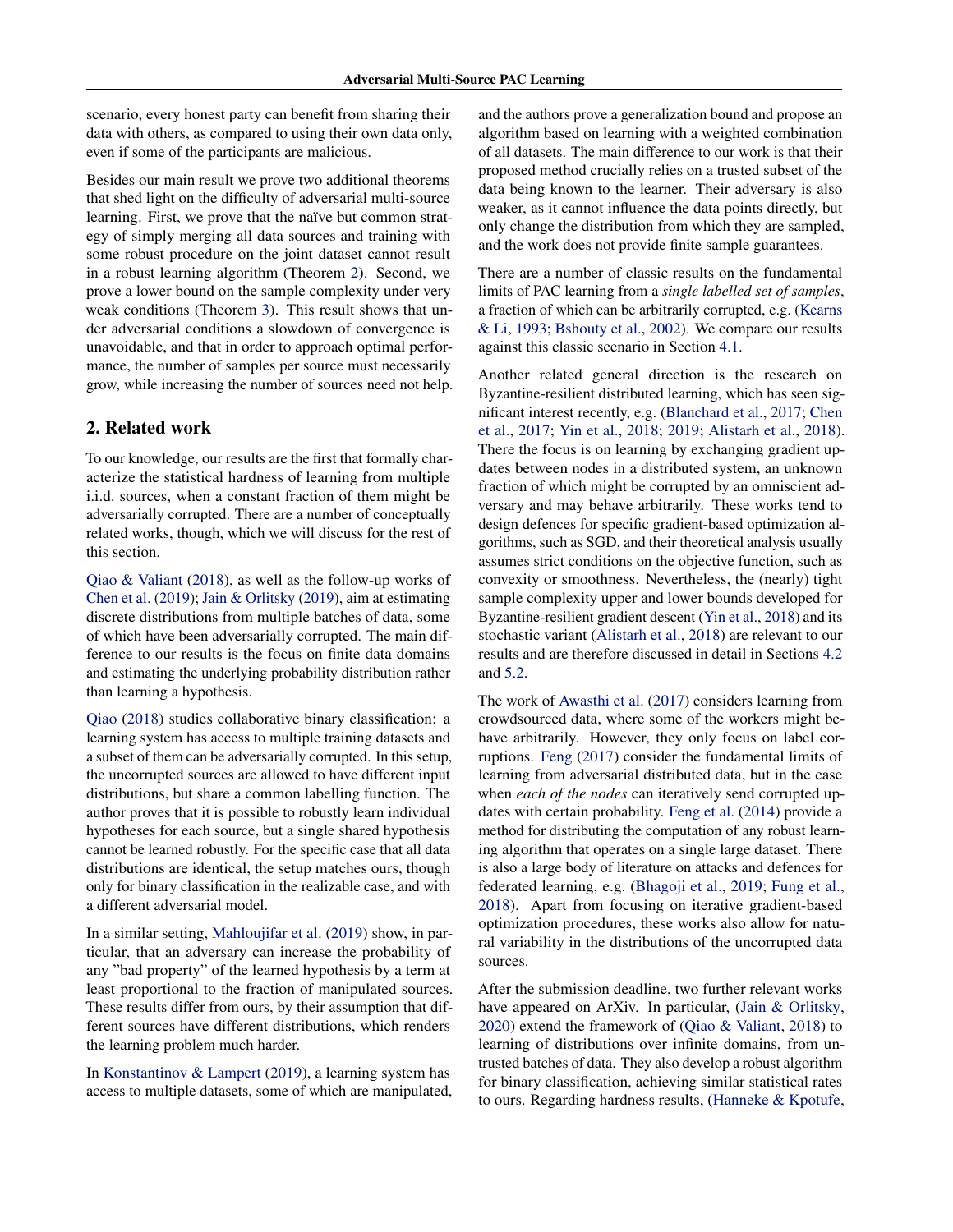[2020\)](#page-9-0) recently gave a number of sample complexity lower bounds for multi-task learning with  $N$  tasks that share an optimal hypothesis. Their work shows in particular that no learning procedure can achieve optimal risk as  $N \to \infty$ , even in this non-adversarial setting, as long as the number of data points per task is constant and the learner has no additional information about the relationship between the tasks, apart from the given data.

# 3. Preliminaries

In this section we introduce the technical definitions that are necessary to formulate and prove our main results. We start by reminding the reader of the classical notion of PAClearnability and uniform convergence, as they can be found in most machine learning textbooks. We then introduce the setting of learning from multiple sources and notions of adversaries of different strengths.

### 3.1. Notation and Background

Let  $X$  and  $Y$  be given input and output sets, respectively, and  $\mathcal{D} \in \mathcal{P}(\mathcal{X} \times \mathcal{Y})$  be a fixed but unknown probability distribution. By  $\ell : \mathcal{Y} \times \mathcal{Y} \rightarrow \mathbb{R}$  we denote a loss function, and by  $\mathcal{H} \subset \{h : \mathcal{X} \to \mathcal{Y}\}\$ a set of hypotheses. All of these quantities are assumed arbitrary but fixed for the purpose of this work.

A *(statistical) learner* is a function  $\mathcal{L}: \cup_{m=1}^{\infty} (\mathcal{X} \times \mathcal{Y})^m \rightarrow$  $H$ . In the classic supervised learning scenario, the learner has access to a *training set* of m labelled examples,  $\{(x_1,y_1),\ldots,(x_m,y_m)\}\$ , sampled i.i.d. from D, and aims at learning a hypothesis  $h \in \mathcal{H}$  with small *risk*, i.e. expected loss, under the unknown data distribution,

$$
\mathcal{R}(h) = \mathbb{E}_{(x,y)\sim\mathcal{D}}(\ell(h(x), y)).\tag{1}
$$

*PAC-learnability* is a key property of the hypothesis set, which ensures the existence of an algorithm that performs successful learning:

**Definition 1 (PAC-Learnability).** We call  $H$  (agnostic) *probably approximately correct (PAC) learnable* with respect to  $\ell$ , if there exists a learner  $\mathcal L$  and a function  $m_{\mathcal H,\ell}$ :  $(0, 1) \times (0, 1) \rightarrow \mathbb{N}$ , such that for any  $\epsilon, \delta \in (0, 1)$ , whenever S is a set of  $m > m_{\mathcal{H},\ell}(\epsilon, \delta)$  i.i.d. labelled samples from D, then with probability at least  $1 - \delta$  over the sampling of S:

$$
\mathcal{R}(\mathcal{L}(S)) \le \min_{h \in \mathcal{H}} \mathcal{R}(h) + \epsilon.
$$
 (2)

Another important concept related to PAC-learnability is that of *uniform convergence*.

**Definition 2 (Uniform convergence).** We say that  $H$  has the *uniform convergence* property with respect to  $\ell$  with rate  $s_{\mathcal{H},\ell}$ , if there exists a function  $s_{\mathcal{H},\ell} : \mathbb{N} \times (0, 1) \times$  $\bigcup_{m=1}^{\infty} (\mathcal{X} \times \mathcal{Y})^m \rightarrow \mathbb{R}$ , such that for any distribution  $\mathcal{D} \in \mathcal{P}(X \times Y)$  and any  $\delta \in (0,1)$ :

• given *m* samples  $S = \{(x_1, y_1), \dots, (x_m, y_m)\}\stackrel{i.i.d.}{\sim}$ D, with probability at least  $1 - \delta$  over the data:

$$
\sup_{h \in \mathcal{H}} |\mathcal{R}(h) - \widehat{\mathcal{R}}(h)| \le s_{\mathcal{H}, \ell} (m, \delta, S), \qquad (3)
$$

where  $\hat{\mathcal{R}}(h)$  is the empirical risk of the hypothesis h.

•  $s_{\mathcal{H},\ell}$   $(m, \delta, S_m) \rightarrow 0$  as  $m \rightarrow \infty$ , for any sequence  $(S_m)_{m \in \mathbb{N}}$  with  $S_m \in (\mathcal{X} \times \mathcal{Y})^m$ .

Throughout the paper we drop the dependence on  $H$  and  $\ell$  and simply write s for  $s_{\mathcal{H},\ell}$ . Note that above definition is equivalent to the classic definition of uniform convergence (e.g. Chapter 4 in [\(Shalev-Shwartz & Ben-David,](#page-9-0) [2014\)](#page-9-0)). We only introduce an explicit notation, s, for the sample complexity rate of uniform convergence, as this simplifies the layout of our analysis later. It is well-known that uniform convergence implies PAC-learnability and that the opposite is also true for agnostic binary classification [\(Shalev-Shwartz & Ben-David,](#page-9-0) [2014\)](#page-9-0).

#### 3.2. Multi-source learning

Our focus in this paper is on learning from multiple data sources. For simplicity of exposition, we assume that they all provide the same number of data points, i.e. the training data consists of  $N$  groups of  $m$  samples each, where  $m, N \in \mathbb{N}$  are fixed integers.

Formally, we denote by  $(\mathcal{X} \times \mathcal{Y})^{N \times m}$  the set of all possible collections (i.e. unordered sequences) of  $N$  groups of  $m$ datapoints each. A (statistical) *multi-source learner* is a function  $\mathcal{L}: \bigcup_{N=1}^{\infty} \bigcup_{m=1}^{\infty} (\mathcal{X} \times \mathcal{Y})^{N \times m} \to \mathcal{H}$  that takes such a collection of datasets and returns a predictor from  $H$ .

## 3.3. Robust Multi-Source Learning

Informally, one considers a learning system *robust* if it is able to learn a good hypothesis, even when the training data is not perfectly i.i.d., but contains some artifacts, e.g. annotation errors, a selection bias or even malicious manipulations. Formally, one models this by assuming the presence of an *adversary*, that observes the original datasets and outputs potentially manipulated versions. The learner then has to operate on the manipulated data without knowledge of what the original one had been or what manipulations have been made.

Definition 3 (Adversary). An adversary is any function  $\mathcal{A}:\left(\mathcal{X}\!\times\!\mathcal{Y}\right)^{N\times m}\to\left(\mathcal{X}\!\times\!\mathcal{Y}\right)^{N\times m}.$ 

Throughout the paper, we denote by  $S'$  $=$  $\{S_1', S_2', \ldots, S_N'\}$  the original, uncorrupted datasets, drawn i.i.d. from D, and by  $S = \{S_1, S_2, \dots, S_N\} = \mathcal{A}(S')$  the datasets returned by the adversary.

Different scenarios are obtained by giving the adversary different amounts of power. For example, a weak adversary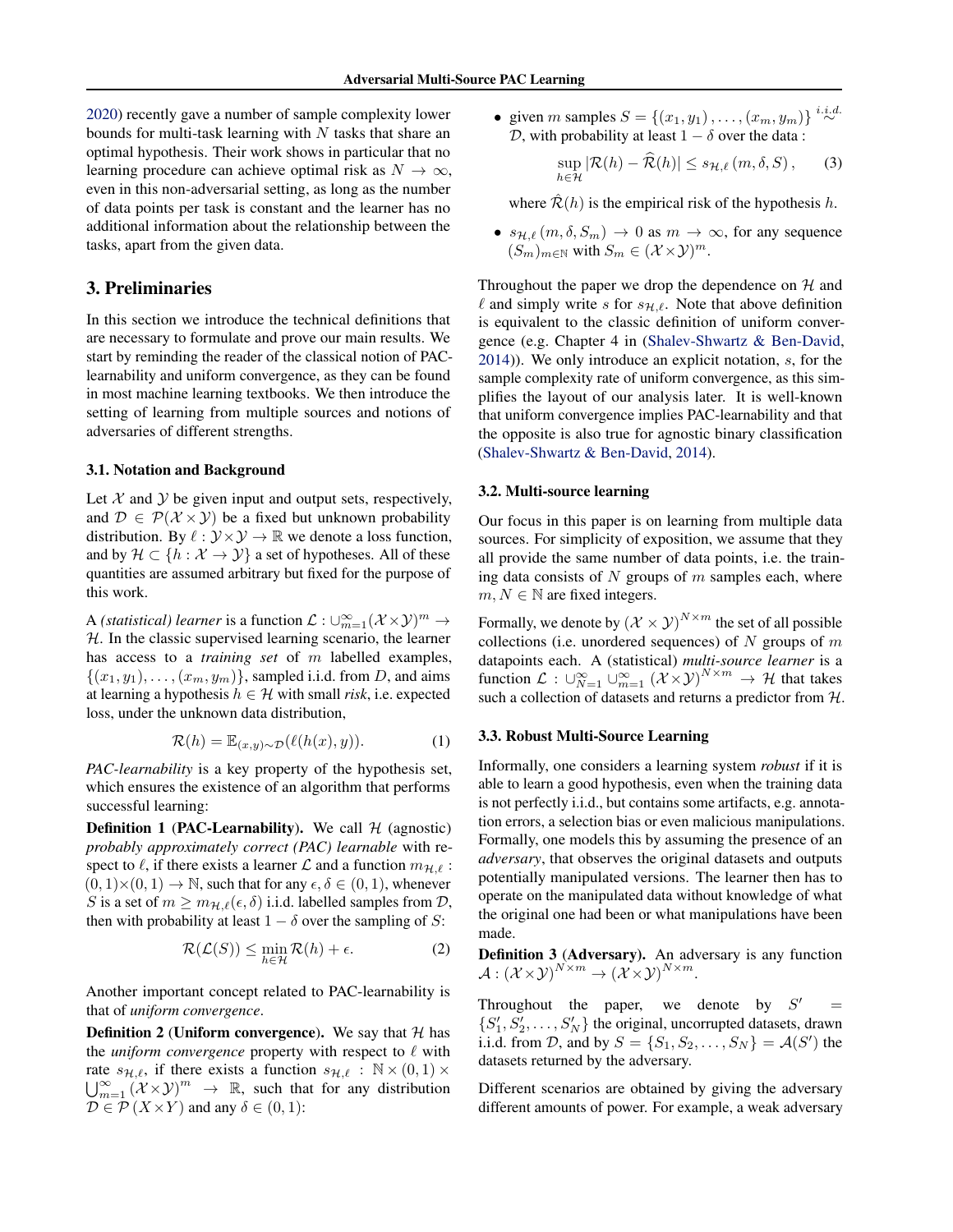<span id="page-3-0"></span>might only be able to randomly flip labels, i.e. simulate the presence of label noise. A much stronger adversary would be one that can potentially manipulate all data and do so with knowledge not only of all of the datasets but also of the underlying data distribution and the learning algorithm to be used later.

In this work, we adopt the latter view, as it leads to much stronger robustness guarantees. We define two adversary types that can make arbitrary manipulations to data sources, but only influence a certain subset of them.

**Definition 4 (Fixed-Set Adversary).** Let  $G \subset [N]$ . An adversary is called *fixed-set (with preserved set* G*)*, if it only influences the datasets outside of G. That is,  $S_i = S'_i$  for all  $i \in G$ .

**Definition 5 (Flexible-Set Adversary).** Let  $k \in \mathbb{R}$  $\{0, 1, \ldots, N\}$ . An adversary is called *flexible-set* (with preserved size k), if it can influence any  $N - k$  of the N given datasets. That is, there exists a set  $G \subset [N]$ , such that  $|G| = k$  and  $S_i = S'_i$  for all  $i \in G$ .

In both cases, we call the fraction  $\alpha$  of corrupted datasets the *power* of the adversary, i.e.  $\alpha = \frac{N-|G|}{N}$  $\frac{1}{N}$  for the fixed-set and  $\alpha = \frac{N-k}{N}$  for the flexible-set adversaries.

While similarly defined, the fixed-set adversary is strictly weaker than the flexible-set one, as the latter one can first inspect all data and then choose which subset to modify, while the former one is restricted to a fixed, data-independent subset of sources. In particular, the flexible-set adversary can already bias the distribution of the data by throwing out a carefully chosen set of sources, before replacing them with new data.

Both adversary models are inspired by real-world considerations and analogs have appeared in a number of other research areas. The fixed-set adversaries can model a situation in which  $N$  parties collaborate on a single learning task, but an unknown and fixed set of them are compromised, e.g. by hackers, that can act maliciously and collude with each other. This is a similar reasoning as in *Byzantine-robust optimization*, where an unknown subset of computing nodes are assumed to behave arbitrarily, thereby disrupting the optimization progress.

The second adversary corresponds to a situation where a malicious party can observe all of the available datasets and choose which ones to corrupt, up to a certain budget. This is similar to classic models in the fields of robust PAC learning, e.g. [\(Bshouty et al.,](#page-8-0) [2002\)](#page-8-0), and robust mean estimation, e.g. [\(Diakonikolas et al.,](#page-9-0) [2019\)](#page-9-0), where the adversary itself can influence which subset of the data to modify once the whole dataset is observed.

Whether robust learning in the presence of an adversary is possible for a certain hypothesis set or not is captured by the following definition:

Definition 6. A hypothesis set, H, is called *multi-source PAC-learnable* against the class of fixed-set adversaries (or flexible-set adversaries) and with respect to  $\ell$ , if there exists a multi-source learner L and a function  $m : (0,1)^2 \to \mathbb{N}$ , such that for any  $\epsilon, \delta \in (0, 1)$  and any set  $G \subset [N]$  of size  $|G| > \frac{1}{2}N$  (or any  $\alpha < \frac{1}{2}$ ), whenever  $S' \in (\mathcal{X} \times \mathcal{Y})^{N \times m}$ is a collection of N datasets of  $m \ge m(\epsilon, \delta)$  i.i.d. labelled samples from D each, then with probability at least  $1 - \delta$ over the sampling of  $S'$ :

$$
\mathcal{R}(\mathcal{L}(\mathcal{A}(S')) \le \min_{h \in \mathcal{H}} \mathcal{R}(h) + \epsilon,\tag{4}
$$

uniformly against all fixed-set adversaries with preserved set G (or all flexible-set adversaries of power  $\alpha$ ). A learner, L, with this property is called *robust multi-source learner* for H.

In particular, the same learner  $\mathcal L$  should work against any adversary and for any  $\alpha$  or set G. In the same time, the adversary is arbitrary once  $\mathcal L$  is fixed, so in particular it can depend on the learning algorithm.

Note that the robust learner should achieve optimal error as  $m \to \infty$ , while N can stay constant. This reflects that we want to study adversarial multi-source learning in the context of a constant and potentially not very large number of sources. In fact, our lower bound results in Section [5](#page-6-0) show that the adversary can always prevent the learner from approaching optimal risk in the opposite regime of constant m and  $N \to \infty$ .

# 4. Sample Complexity of Robust Multi-Source Learning

In this section, we present our main result, a theorem that states that whenever  $H$  has the uniform convergence property, there exists an algorithm that guarantees a bounded excess risk against both the fixed-set and the flexible-set adversary. We then derive and discuss some instantiations of the general result that shed light on the sample complexity of PAC learning in the adversarial multi-source learning setting. Finally, we provide a high-level sketch of the theorem's proof.

## 4.1. Main result

**Theorem 1.** Let  $N, m, k \in \mathbb{N}$  be integers, such that  $k \in (N/2, N]$ . Let  $\alpha = \frac{N-k}{N} < \frac{1}{2}$  be the proportion *of corrupted sources. Assume that* H *has the uniform convergence property with rate function* s*. Then there exists a learner*  $\mathcal{L} : (\mathcal{X} \times \mathcal{Y})^{N \times m} \rightarrow \mathcal{H}$  with the following two *properties.*

(a) Let *G* be a fixed subset of  $[N]$  of size  $|G| = k$ *. For*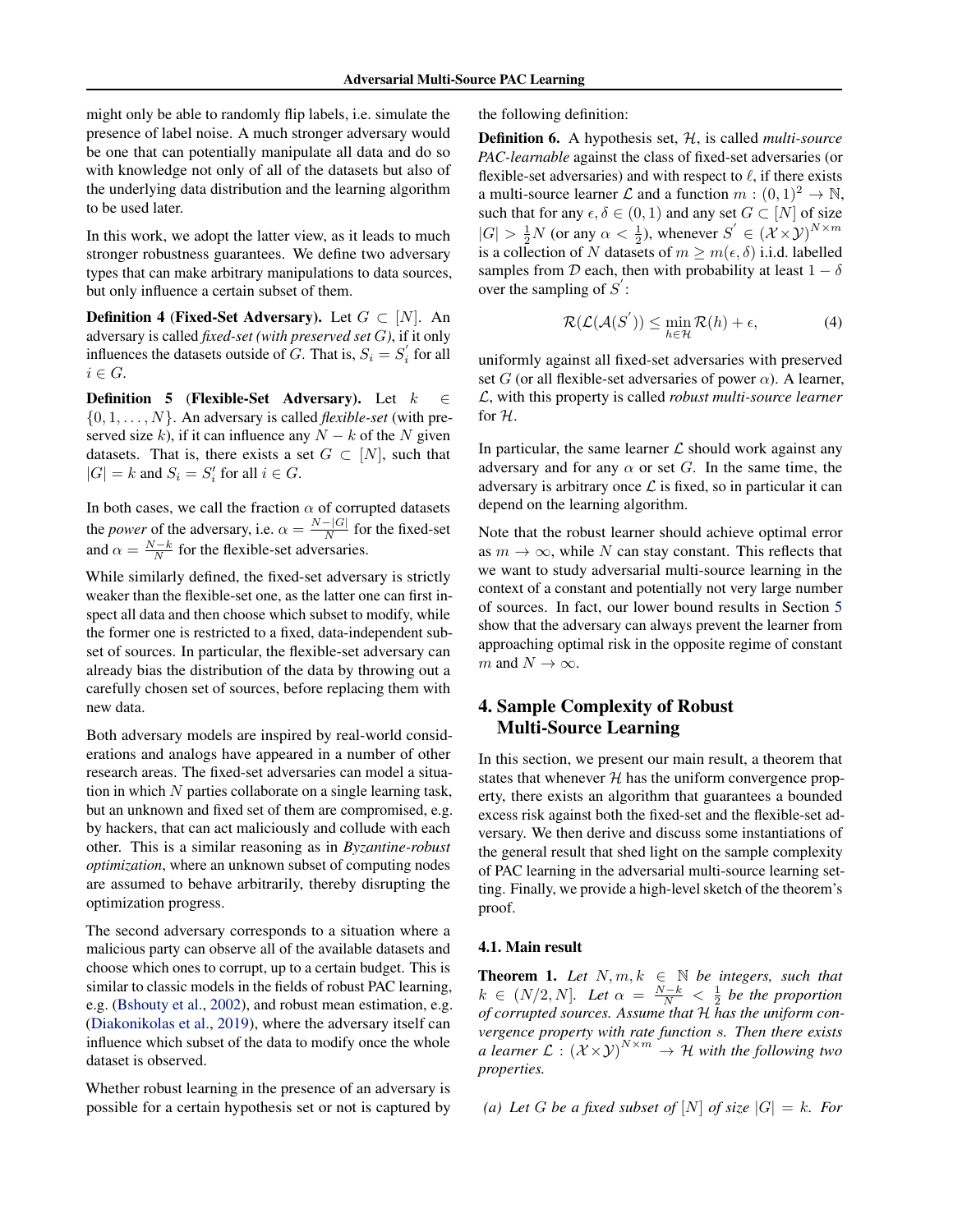<span id="page-4-0"></span> $S' = \{S'_1, \ldots, S'_N\} \stackrel{i.i.d.}{\sim} \mathcal{D}$ , with probability at least  $1 - \delta$  over the sampling of S':

$$
\mathcal{R}(\mathcal{L}(\mathcal{A}(S'))) - \min_{h \in \mathcal{H}} \mathcal{R}(h)
$$
\n
$$
\leq 2s(km, \frac{\delta}{2}, S_G) + 6\alpha \max_{i \in [N]} s(m, \frac{\delta}{2N}, S_i),
$$
\n(5)

*uniformly against all fixed-set adversaries with preserved set*  $\ddot{G}$ *, where*  $\dot{S} = \{S_1, \ldots, S_N\} = \mathcal{A}(S^{\prime})$  *is the dataset modified the adversary and*  $S_G = \bigcup_{i \in G} S_i$ *is the set of all uncorrupted data.*

*(b)* For  $S' = \{S'_1, \ldots, S'_N\}$  <sup>*i.i.d.*</sup>  $\mathcal{D}$ , with probability at *least*  $1 - \delta$  *over the sampling of*  $S'$ :

$$
\mathcal{R}(\mathcal{L}(\mathcal{A}(S'))) - \min_{h \in \mathcal{H}} \mathcal{R}(h)
$$
(6)  

$$
\leq 2s(km, \frac{\delta}{2\binom{N}{k}}, S_G) + 6\alpha \max_{i \in [N]} s(m, \frac{\delta}{2N}, S_i),
$$

*uniformly against all flexible-set adversaries with preserved size* k, where  $S = \{S_1, \ldots, S_N\} = \mathcal{A}(S')$ *is the dataset returned by the adversary,* G *is the set of sources not modified by the adversary and*  $S_G = \bigcup_{i \in G} S_i$  is the set of all uncorrupted data.

The learner  $\mathcal L$  is in fact explicit, we define and discuss it in the proof sketch that we provide in Section [4.3.](#page-5-0) The complete proof is provided in the supplementary material.

#### As an immediate consequence we obtain:

Corollary 1. *Assume that* H *has the uniform convergence property. Then* H *is multi-source PAC-learnable against the class of fixed-set and the class of flexible-set adversaries.*

*Proof.* It suffices to show that for any  $\delta \in (0, 1)$ , the right hand sides of (5) and (6) converge to 0 for  $m \to \infty$ . This it true, since  $s(\bar{m}, \bar{\delta}, \bar{S}) \rightarrow 0$  as  $\bar{m} \rightarrow \infty$  for any  $\bar{\delta}$  and  $\bar{S}$ , by the definition of uniform convergence. Since the same learner works regardless of the choice of G and/or  $\alpha$ , the result follows. П

Discussion. Corollary 1 is in sharp contrast with the situation of single dataset PAC robustness. In particular, [Bshouty](#page-8-0) [et al.](#page-8-0) [\(2002\)](#page-8-0) study a setup where an adversary can manipulate a fraction  $\alpha$  datapoints out of a dataset with m i.i.d.sampled elements<sup>1</sup>. The authors show that in the binary realizable case, for any hypothesis space with at least two functions, no learning algorithm can learn a hypothesis with risk less than  $2\alpha$  with probability greater than  $1/2$ . Similarly, [Kearns & Li](#page-9-0) [\(1993\)](#page-9-0) showed that for an adversary that

modifies each data point with constant probability  $\alpha$ , no algorithm can learn a hypothesis with accuracy better than  $\alpha/(1-\alpha)$ . Both results hold regardless of the value of m, thus showing that PAC-learnability is not fulfilled.

#### 4.2. Rates of convergence

While Theorem [1](#page-3-0) is most general, it does not yet provide much insight into the actual sample complexity of the adversarial multi-source PAC learning problem, because the rate function s might behave in different ways. In this section we give more explicit upper bounds in terms a standard complexity measure of hypothesis spaces – the Rademacher complexity. Let

$$
\Re_S(\ell \circ \mathcal{H}) = \mathbb{E}_{\sigma}\Big(\sup_{h \in \mathcal{H}} \frac{1}{n} \sum_{i=1}^n \sigma_i \ell(h(x_i), y_i)\Big), \qquad (7)
$$

be the (empirical) Rademacher complexity of H with respect to the loss function  $\ell$  on a sample  $S = \{(x_1, y_1), \ldots, (x_n, y_n)\}.$  Here  $\{\sigma_i\}_{i=1}^n$  are i.i.d. Rademacher random variables. Let  $S_G = \bigcup_{i \in G} S_i$ ,  $\Re_i =$  $\mathfrak{R}_{S_i}(\ell \circ \mathcal{H})$  and  $\mathfrak{R}_{G} = \mathfrak{R}_{S_G}(\ell \circ \mathcal{H})$ .

# 4.2.1. RATES FOR THE FIXED-SET ADVERSARY.

An application of Theorem [1](#page-3-0) with a standard uniform concentration result gives:

Corollary 2. *In the setup of Theorem [1,](#page-3-0) against any fixedset adversary, it holds that*

$$
\mathcal{R}(\mathcal{L}(\mathcal{A}(S'))) - \min_{h \in \mathcal{H}} \mathcal{R}(h) \le 4\mathfrak{R}_G + 6\sqrt{\frac{\log(\frac{4}{\delta})}{2km}} \quad (8)
$$

$$
+ \alpha \left(18\sqrt{\frac{\log(\frac{4N}{\delta})}{2m}} + 12 \max_{i \in [N]} \mathfrak{R}_i \right).
$$

The full proof is included in the supplementary material.

In many common learning settings, the Rademacher complexity scales as  $\mathcal{O}(1/\sqrt{n})$  with the sample size *n* (see e.g. [\(Bousquet et al.,](#page-8-0) [2004\)](#page-8-0)). Thereby, we obtain the following rates against the fixed-set adversary:

$$
\widetilde{\mathcal{O}}\Big(\frac{1}{\sqrt{km}} + \alpha \frac{1}{\sqrt{m}}\Big),\tag{9}
$$

where the  $\widetilde{\mathcal{O}}$ -notation hides constant and logarithmic factors.

The results in Corollary 2 and Equation (9) allow us to reason about the type of guarantees that can be achieved given a certain amount of data. However, they also imply an explicit upper bound on the sample complexity of adversarial multi-source learning (i.e. an upper bound on the smallest

 $1$ To be precise, the number of influenced points has to be binomially distributed with mean  $\alpha m$ , but the difference between this and the deterministic setting becomes irrelevant for  $m \to \infty$ .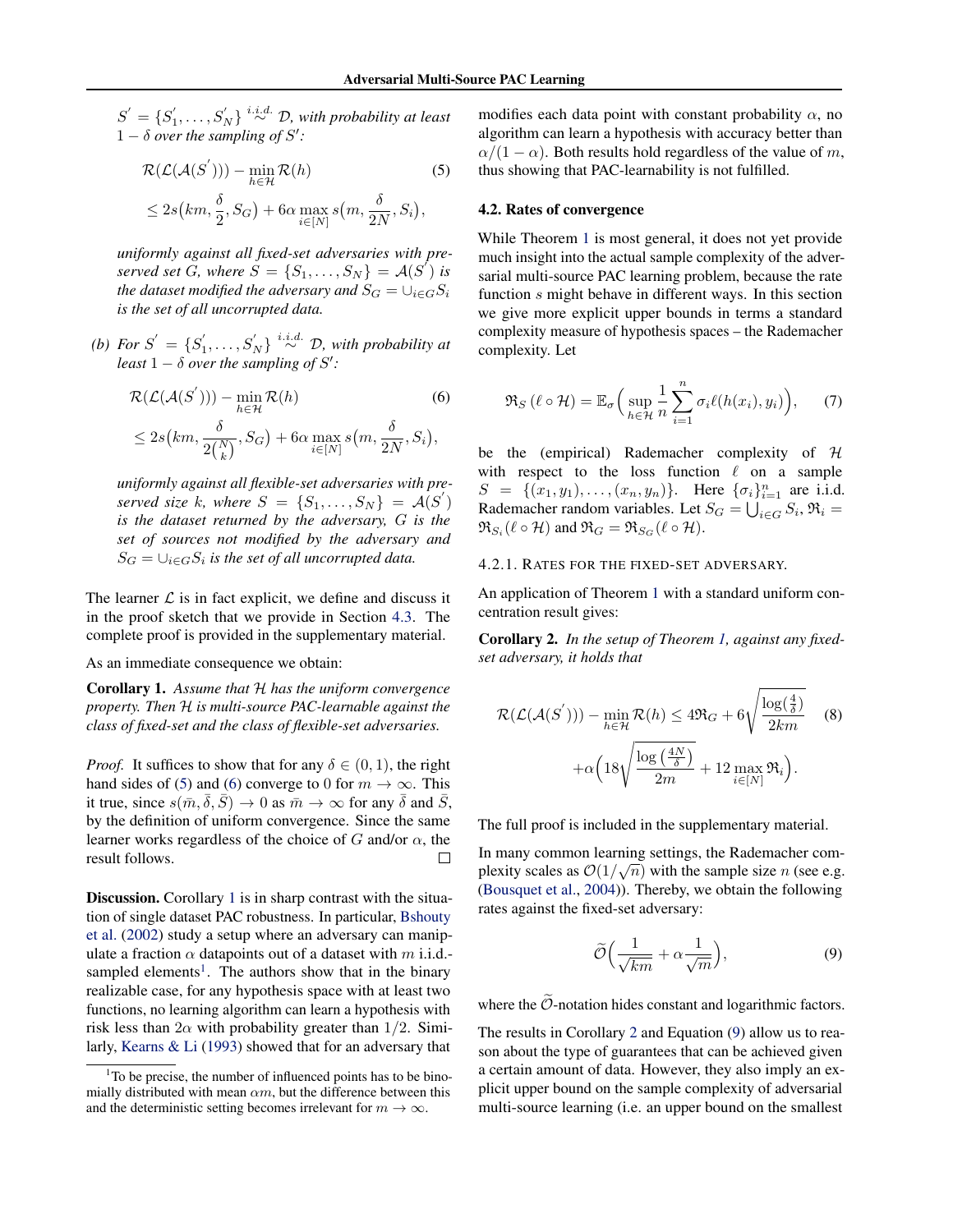<span id="page-5-0"></span>possible  $m(\epsilon, \delta)$  in Definition [6\)](#page-3-0) of the form:

$$
m(\epsilon, \delta) \le \mathcal{O}\left(\frac{\log(\frac{N}{\delta})}{\epsilon^2} \left(\frac{1}{\sqrt{(1-\alpha)N}} + \alpha\right)^2\right). \quad (10)
$$

Discussion. We can make a number of observations from Equation [\(9\)](#page-4-0). The  $\sqrt{1/km}$ -term is the rate one expects when learning from  $k$  (uncorrupted) sources of  $m$  samples each, that is from all the available uncorrupted data. The  $\sqrt{1/m}$ -term reflects the rate when learning from any single source of  $m$  samples, i.e. without the benefit of sharing information between sources. The latter enters weighted by  $\alpha$ , i.e. it is directly proportional to the power of the adversary. In the limit of  $\alpha \rightarrow 0$  (i.e. all N sources are uncorrupted,  $k \to N$ ), the bound becomes  $\mathcal{O}(\sqrt{1/Nm})$ . Thus, we recover the classic convergence rate for learning from Nm samples in the non-realizable case. This fact is interesting, as the robust learner of Theorem [1](#page-3-0) actually does not need to know the value of  $\alpha$  for its operation. Consequently, the same algorithm will work robustly if the data contains manipulations but without an unnecessary overhead (i.e. with optimal rate), if all data sources are in fact uncorrupted.

Another insight follows from the fact that for reasonably small  $\alpha$ , we have:

$$
\widetilde{\mathcal{O}}\Big(\frac{1}{\sqrt{km}} + \alpha \frac{1}{\sqrt{m}}\Big) \ll \widetilde{\mathcal{O}}\Big(\frac{1}{\sqrt{m}}\Big),\tag{11}
$$

so learning from multiple, even potentially manipulated, datasets converges to a good hypothesis faster than learning from a single uncorrupted dataset. This fact can be interpreted as encouraging cooperation: any of the *honest* parties in the multi-source setting with fixed-set adversary will benefit from making their data available for multi-source learning, even if some of the other parties are malicious.

Comparison to Byzantine-robust optimization. Our obtained rates for the fixed-set adversary can also be compared to the state-of-art convergence results for Byzantine-robust distributed optimization, where the compromised nodes are also fixed, but unknown. [Yin et al.](#page-9-0) [\(2018\)](#page-9-0) and [Alistarh et al.](#page-8-0) [\(2018\)](#page-8-0) develop robust algorithms for gradient descent and stochastic gradient descent respectively, achieving convergence rates of order

$$
\widetilde{\mathcal{O}}\Big(\frac{1}{\sqrt{km}} + \alpha \frac{1}{\sqrt{m}} + \frac{1}{m}\Big) \tag{12}
$$

for  $\alpha < 1/2$  unknown. Clearly, these rates resemble ours, except for the additional  $1/m$ -term, which matters when  $\alpha$ is 0 or very small. As shown in [Yin et al.](#page-9-0) [\(2018\)](#page-9-0), this term can also be made to disappear if an upper bound  $\beta > \alpha$  is assumed to be known a priori.

Overall, these similarities should not be over-interpreted, as the results for Byzantine-robust optimization describe practical gradient-based algorithms for distributed optimization under various technical assumptions, such as convexity, smoothness of the loss function and bounded variance of the gradients. In contrast, our work is purely statistical, not taking computational cost into account, but holds in a much broader context, for any hypothesis space that has the uniform convergence property of suitable rate and without constraints on the optimization method to be used. Additionally, our rates improve automatically in situations where uniform convergence is faster.

# 4.2.2. RATES FOR THE FLEXIBLE-SET ADVERSARY

An analogous result to Corollary [2](#page-4-0) holds also for flexible-set adversaries:

Corollary 3. *In the setup of Theorem [1,](#page-3-0) against any flexibleset adversary, it holds that*

$$
\mathcal{R}(\mathcal{L}(\mathcal{A}(S'))) - \min_{h \in \mathcal{H}} \mathcal{R}(h)
$$
\n
$$
\leq 4\mathfrak{R}_G + 12\alpha \max_{i \in [N]} \mathfrak{R}_i + \widetilde{\mathcal{O}}\left(\frac{\sqrt[4]{\alpha}}{\sqrt{m}}\right).
$$
\n(13)

The proof is provided in the supplemental material.

Making the same assumptions as above, we obtain a sample complexity rate

$$
\widetilde{\mathcal{O}}\left(\frac{1}{\sqrt{km}} + \frac{\sqrt[4]{\alpha}}{\sqrt{m}}\right). \tag{14}
$$

which differs from [\(9\)](#page-4-0) only in the rate of dependence on  $\alpha^2$ , which, if at all, matters only for very small (but non-zero)  $\alpha$ . Despite the difference, most of our discussion above still applies. In particular, even for the flexible-set adversary the same learning algorithm exhibits robustness for  $\alpha > 0$  and achieves optimal rates for  $\alpha = 0$ .

Moreover, an explicit upper bound on the sample complexity against a flexible-set adversary is given by:

$$
m(\epsilon, \delta) \le \widetilde{\mathcal{O}}\left(\frac{1}{\epsilon^2} \left(\frac{1}{\sqrt{(1-\alpha)N}} + \sqrt[4]{\alpha}\right)^2\right). \tag{15}
$$

### 4.3. Proof Sketch for Theorem [1](#page-3-0)

The proof of Theorem [1](#page-3-0) consists of two parts. First, we introduce a filtering algorithm, that attempts to determine which of the data sources can be trusted, meaning that it should be safe to use them for training a hypothesis. Note that this

 $\frac{1}{2}$ In fact, we believe the  $\sqrt[4]{\alpha}$ -term to be an artifact of our proof technique, but currently do not have a bound with improved dependence on  $\alpha$ .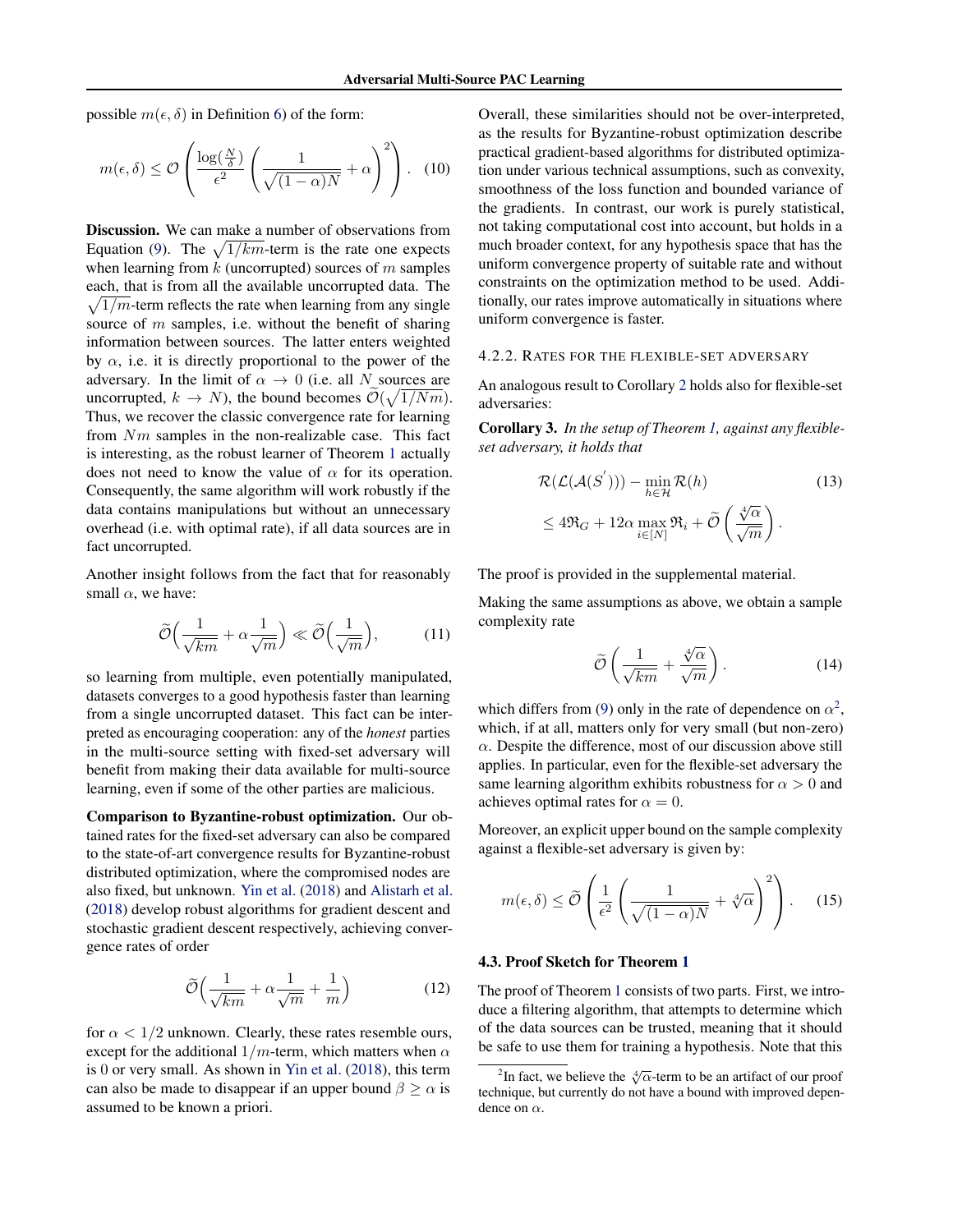<span id="page-6-0"></span>Algorithm 1

input Datasets  $S_1, \ldots, S_N$ Initialize  $T = \{\}$  // trusted sources for  $i = 1, \ldots, N$  do if  $d_{\mathcal{H}}(S_i, S_j) \leq s(m, \frac{\delta}{2N}, S_i) + s(m, \frac{\delta}{2N}, S_j),$ for at least  $\lfloor \frac{N}{2} \rfloor$  values of  $j \neq i$ , then  $T = T \cup \{i\}$ end if end for output  $\bigcup_{i \in \mathrm{T}} S_i$ // all data of trusted sources

can be because they were not manipulated, or because the manipulations are too small to have negative consequences. The output of the algorithm is a new *filtered* training set, consisting of all data from the trusted sources only. Second, we show that training a standard single-source learner on the filtered training set yields the desired results.

Step 1. Pseudo-code for the filtering algorithm is provided in Algorithm 1. The crucial component is a carefully chosen notion of distance between the datasets, called *discrepancy*, that we define and discuss below. It guarantees that if two sources are close to each other then the difference of training on one of them compared to the other is small.

To identify the trusted sources, the algorithm checks for each source how close it is to all other sources with respect to the discrepancy distance. If it finds the source to be closer than a threshold to at least half of the other sources, it is marked as trusted, otherwise it is not. To show that this procedure does what it is intended to do it suffices to show that two properties hold with high probability: 1) all trusted sources are safe to be used for training, 2) at least all uncorrupted sources will be trusted.

Property 1) follows from the fact that if a source has small distance to at least half of the other datasets, it must be close to at least one of the uncorrupted sources. By the property of the discrepancy distance, including it in the training set will therefore not affect the learning of the hypothesis very negatively. Property 2) follows from a concentration of mass argument, which guarantees that for any uncorrupted source its distance to all other uncorrupted sources will approach zero at a well-understood rate. Therefore, with a suitably selected threshold, at least all uncorrupted sources will be close to each other and end up in the trusted subset with high probability.

**Discrepancy Distance.** For any dataset  $S_i \in (\mathcal{X} \times \mathcal{Y})^m$ , let

$$
\widehat{\mathcal{R}}_i(h) = \frac{1}{m} \sum_{(x,y) \in S_i} \ell(h(x), y)
$$
\n(16)

be the empirical risk of a hypothesis  $h$  with respect to the loss  $\ell$ . The (empirical) *discrepancy distance* between two datasets,  $S_i$  and  $S_j$ , is defined as

$$
d_{\mathcal{H}}(S_i, S_j) = \sup_{h \in \mathcal{H}} \left( |\widehat{\mathcal{R}}_i(h) - \widehat{\mathcal{R}}_j(h)| \right). \tag{17}
$$

This is the empirical counterpart of the so-called discrepancy distance, which, together with its unsupervised form, is widely adopted within the field of domain adaptation [\(Kifer](#page-9-0) [et al.,](#page-9-0) [2004;](#page-9-0) [Ben-David et al.,](#page-8-0) [2010;](#page-8-0) [Mohri & Medina,](#page-9-0) [2012\)](#page-9-0). Typically, the discrepancy is used to bound the maximum possible effect of distribution drift on a learning system. The metric was also used in [\(Konstantinov & Lampert,](#page-9-0) [2019\)](#page-9-0) to measure the effect of training on sources that have been sampled randomly, but from adversarially chosen distributions. As shown in [Kifer et al.](#page-9-0) [\(2004\)](#page-9-0); [Ben-David et al.](#page-8-0) [\(2010\)](#page-8-0), for randomly sampled datasets, the empirical discrepancy concentrates with known rates to its distributional value, i.e. to zero, if two sources have the same underlying data distributions. The empirical discrepancy is well-defined even for data not sampled from a distribution, though, and together with the uniform convergence property it allows us to bound the effect of training on one dataset rather than another.

**Step 2.** Let  $S_T = \bigcup_{i \in T} S_i$  be the output of the filtering algorithm, i.e. the union of all trusted datasets. Then, for any  $h \in \mathcal{H}$ , the empirical risk over  $S_T$  can be written as

$$
\widehat{\mathcal{R}}_{\mathrm{T}}(h) = \frac{1}{|\mathrm{T}|} \sum_{i \in \mathrm{T}} \widehat{\mathcal{R}}_i(h) \tag{18}
$$

We need to show that training on  $S_T$ , e.g. by minimizing  $\mathcal{R}_{\text{T}}(h)$ , with high probability leads to a hypothesis with small risk under the true data distribution D.

By construction, we know that for any trusted source  $S_i$ , there exists an uncorrupted source  $S_j$ , such that the difference between  $\mathcal{R}_i(h)$  and  $\mathcal{R}_j(h)$  is bounded by a suitably chosen constant (that depends on the growth function s). By the uniform convergence property of  $H$ , we know that for any uncorrupted source, the difference between  $\mathcal{R}_i(h)$ and the true risk  $\mathcal{R}(h)$  can also be bounded in terms of the growth function s. In combination, we obtain that  $\widehat{\mathcal{R}}_{\mathrm{T}}(h)$ is a suitably good estimator of the true risk, uniformly over all  $h \in \mathcal{H}$ . Consequently,  $S_T$  can be used for successful learning.

For the formal derivations and, in particular, the choice of thresholds, please see the supplemental material.

# 5. Hardness of Robust Multi-Source Learning

We now take an orthogonal view compared to Section [4,](#page-3-0) and study where the hardness of the multi-source PAC learning stems from and what allows us to nevertheless overcome it. For this, we prove two additional results that describe fundamental limits of how well a learner can perform in the multi-source adversarial setting.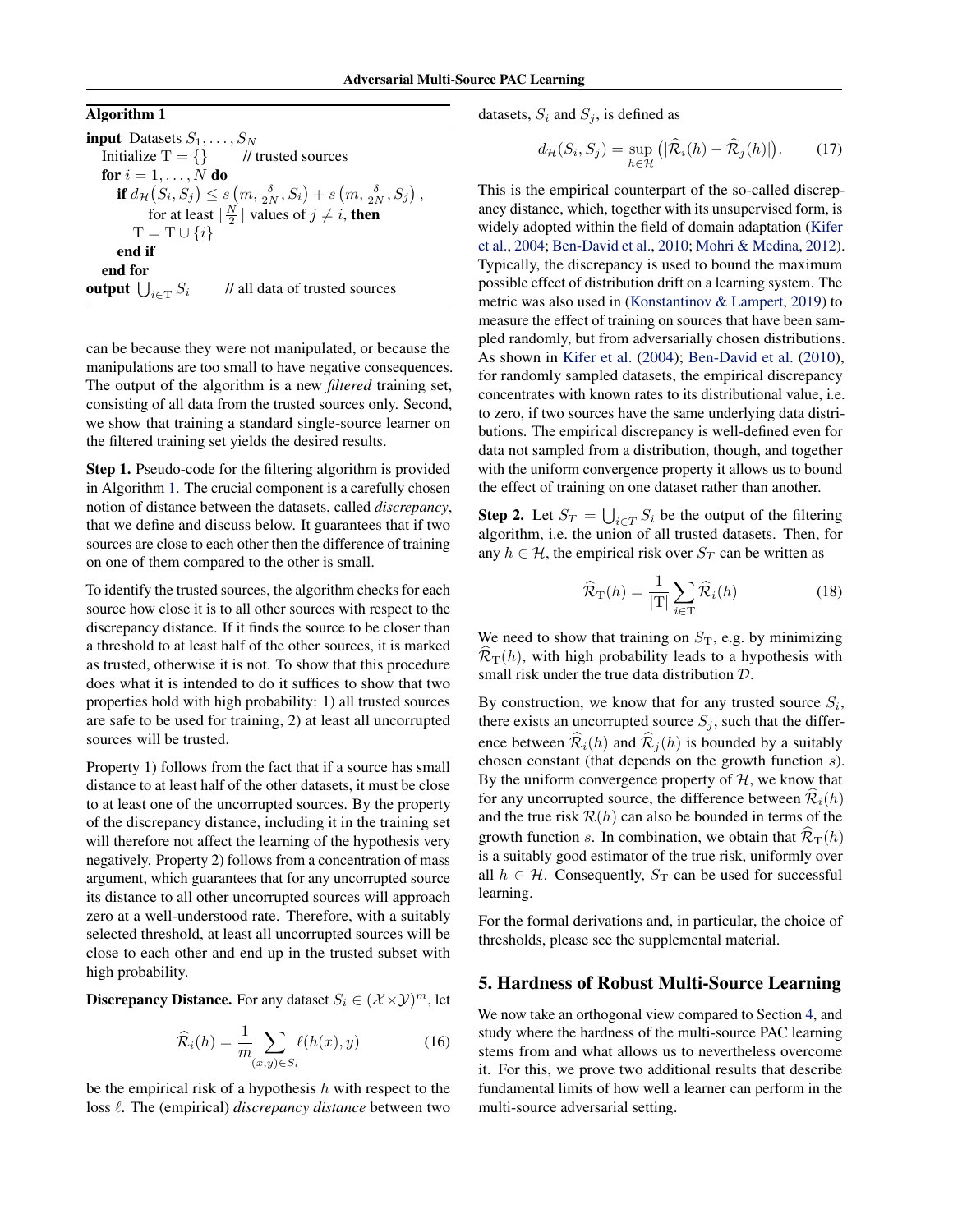<span id="page-7-0"></span>For simplicity of exposition we focus on binary classification. Let  $Y = \{-1, 1\}$  and  $\ell$  be the zero-one loss, i.e.  $\ell(y, \bar{y}) = [y \neq \bar{y}].$  Following [Bshouty et al.](#page-8-0) [\(2002\)](#page-8-0), we define:

**Definition 7.** A hypothesis space  $\mathcal{H}$  over an input set  $\mathcal{X}$ is said to be *non-trivial*, if there exist two points  $x_1, x_2 \in$ X and two hypotheses  $h_1, h_2 \in \mathcal{H}$ , such that  $h_1(x_1) =$  $h_2(x_1)$ , but  $h_1(x_2) \neq h_2(x_2)$ .

#### 5.1. What makes robust learning possible?

We show that if the learner does not make use of the multisource structure of the data, i.e. it behaves as a singlesource learner on the union of all data samples, then a (multi-source) fixed-set adversary can always *prevent* PAClearnability.

Theorem 2. *Let* H *be a non-trivial hypothesis space. Let* m *and* N *be any positive integers and let* G *be a fixed subset of* [*N*] *of size*  $k \in \{1, ..., N-1\}$ *. Let*  $\mathcal{L}$  :  $(\mathcal{X} \times \mathcal{Y})^{N \times m}$  →  $\mathcal{H}$ *be a multi-source learner that acts by merging the data from all sources and then calling a single-source learner. Let*  $S' \in (\mathcal{X} \times \mathcal{Y})^{N \times m}$  be drawn *i.i.d.* from D. Then there *exists a distribution*  $D$  *with*  $\min_{h \in \mathcal{H}} R(h) = 0$  *and a fixedset adversary* A *with index set* G*, such that:*

$$
\mathbb{P}_{S' \sim \mathcal{D}}\Big(\mathcal{R}\big(\mathcal{L}(\mathcal{A}(S')\big) > \frac{\alpha}{8(1-\alpha)}\Big) > \frac{1}{20},\tag{19}
$$

*where*  $\alpha = \frac{N-k}{N}$  *is the power of the adversary.* 

The proof is provided in the supplemental material. Note that, since the theorem holds for the fixed-set adversary, it automatically also holds for the stronger flexible-set adversary.

The theorem sheds light on why PAC-learnability is possible in the multi-source setting, while in the single source setting it is not. The reason is not simply that the adversary is weaker, because it is restricted to manipulating samples in a subset of datasets instead of being able to choose freely. Inequality (19) implies that even against such a weaker adversary, a single-source learner cannot be adversarially robust. Consequently, it is the additional information that the data comes in multiple datasets, some of which remain uncorrupted even after the adversary was active, that gives the multi-source learner the power to learn robustly.

An immediate consequence of Theorem 2 is also that the common practice of merging the data from all sources and performing a form of empirical risk minimization on the resulting dataset is not a robust learner and therefore suboptimal in the studied context.

## 5.2. How hard is robust learning?

As a tool for understanding the limiting factors of learning in the adversarial multi-source setting, we now establish a lower bound on the achievable excess risk in terms of the number of samples per source and the power of the adversary.

**Theorem 3.** Let  $\mathcal{H} \subset \{h : \mathcal{X} \to \mathcal{Y}\}\$ be a hypothesis space, *let* m *and* N *be any integers and let* G *be a fixed subset of* [*N*] *of size*  $k \in \{1, ..., N-1\}$ *. Let*  $S' \in (\mathcal{X} \times \mathcal{Y})^{N \times m}$  be *drawn i.i.d. from* D*. Then the following statements hold for any multi-source learner* L*:*

*(a) Suppose that* H *is non-trivial. Then there exists a distribution*  $D$  *on*  $\mathcal X$  *with*  $\min_{h \in \mathcal H} \mathcal R(h) = 0$ *, and a fixed-set adversary* A *with index set* G*, such that:*

$$
\mathbb{P}_{S'}\Big(\mathcal{R}\big(\mathcal{L}(\mathcal{A}(S')) > \frac{\alpha}{8m}\Big) > \frac{1}{20}.\tag{20}
$$

*(b) Suppose that*  $H$  *has VC dimension*  $d \geq 2$ *. Then there exists a distribution* D *on* X × Y *and a fixed-set adversary* A *with index set* G*, such that:*

$$
\mathbb{P}_{S'}\left(\mathcal{R}\big(\mathcal{L}(\mathcal{A}(S')\big) - \min_{h \in \mathcal{H}} \mathcal{R}(h) \right) \ge \sqrt{\frac{d}{1280Nm} + \frac{\alpha}{16m}} \right) > \frac{1}{64}.
$$
 (21)

*In both cases,*  $\alpha = \frac{N-k}{N}$  *is the power of the adversary.* 

The proof is provided in the supplemental material. As for Theorem 2, it is clear that the same result holds also for flexible-set adversaries with preserved size  $k$ .

Analysis. Inequality (20) shows that even in the realizable scenario, the risk might not shrink faster than with rate  $\Omega(\alpha/m)$ , regardless of how many data sources, and therefore data samples, are available. This is contrast to the i.i.d. situation, where the corresponding rate is  $\Omega(1/Nm)$ . The difference shows that robust learning with a constant fraction of corrupted sources is only possible if the number of samples per dataset grows. Conversely, if the number of corrupted datasets is constant, regardless of the total number of sources, i.e.,  $\alpha = \mathcal{O}(1/N)$ , we recover the rates for learning without an adversary up to constants.

In inequality (21), the term  $\Omega(\sqrt{d/Nm})$  is due to the classic lower bound on the sample complexity of binary classification (e.g. Theorem 3.23 in [\(Mohri et al.,](#page-9-0) [2018\)](#page-9-0)) and corresponds to the fundamental limits of learning, now in the non-realizable case. The  $\Omega(\alpha/m)$ -term appears as the price of robustness, and as before, it implies that for constant  $\alpha$ ,  $m \to \infty$  is necessary in order to achieve arbitrarily small excess risk, while just  $N \to \infty$  does not suffice.

Relation to prior work. Lower bounds of similar structure as in Theorem 3 have also been derived for Byzantine optimization and collaborative learning. In particular, [Yin et al.](#page-9-0)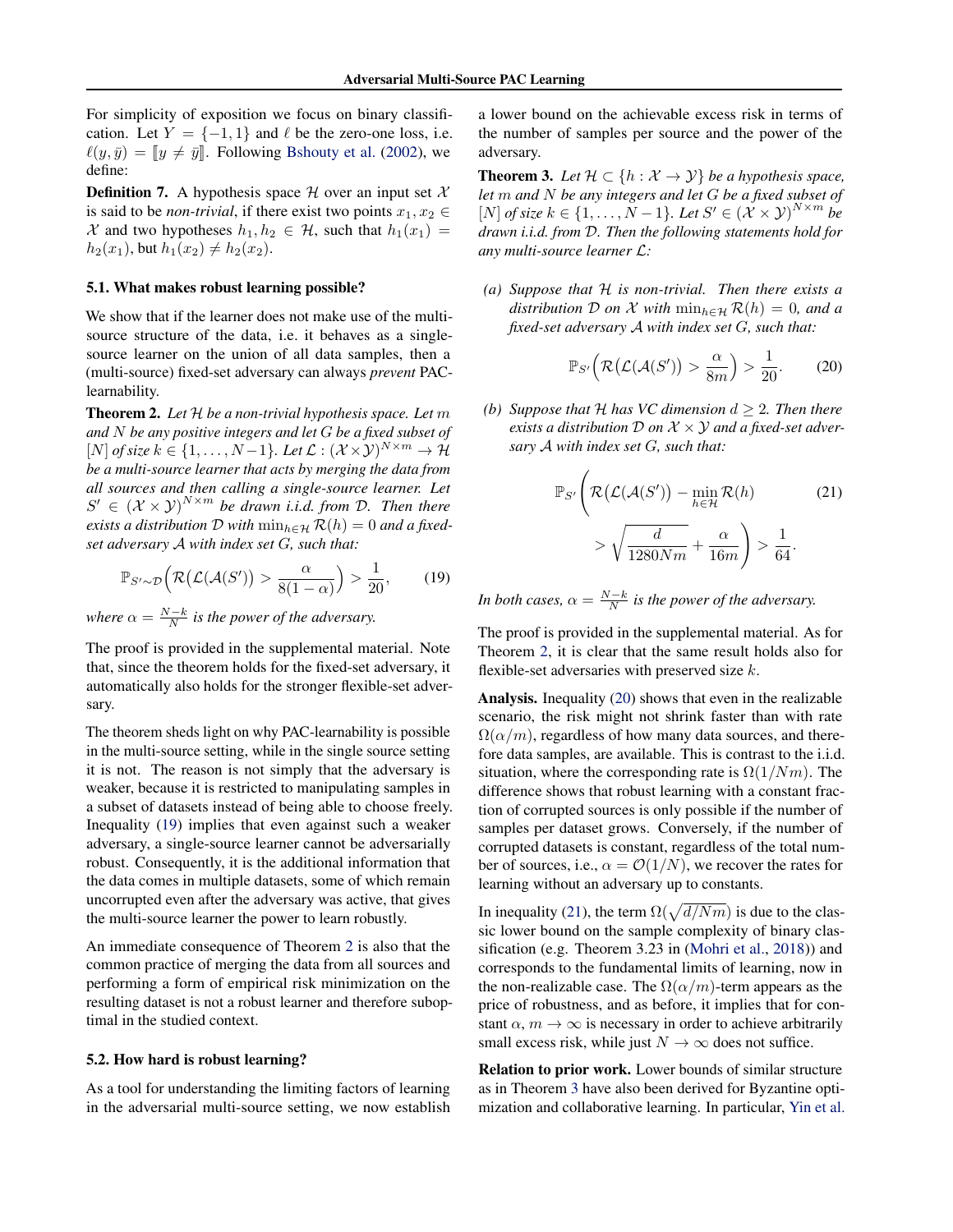<span id="page-8-0"></span>[\(2018\)](#page-9-0) prove that in the case of distributed mean estimation of a d-dimensional Gaussian on N machines, an  $\alpha$  fraction of which can be Byzantine, any algorithm would incur loss of  $\Omega(\frac{\alpha}{\sqrt{m}} + \sqrt{\frac{d}{Nm}})$ . Alistarh et al. (2018) construct specific examples of a Lipschitz continuous and a strongly convex function, such that no distributed stochastic optimization algorithm, working with an  $\alpha$ -fraction of Byzantine machines, can optimize the function to error less than  $\Omega(\frac{\alpha}{\sqrt{m}}+\sqrt{\frac{d}{Nm}})$ , where  $d$  is the number of parameters. For realizable binary classification in the context of collaborative learning, [Qiao](#page-9-0) [\(2018\)](#page-9-0) prove that there exists a hypothesis space of VC dimension d, such that no learner can achieve excess risk less than  $\Omega(\alpha d/m)$ .

Besides the different application scenario, the main difference between these results and Theorem [3](#page-7-0) is that our bounds hold for *any* hypothesis space  $H$  that is non-trivial (Ineq. [\(20\)](#page-7-0)), or has VC-dimension  $d > 2$  (Ineq. [\(21\)](#page-7-0)), while the mentioned references construct explicit examples of hypothesis spaces or stochastic optimization problems where the bounds hold. In particular, our results show that the limitations on the learner due the finite total number of samples, the finite number of samples per source and the fraction of unreliable sources  $\alpha$  are inherent and not specific to a subset of hard-to-learn hypotheses.

# 6. Conclusion

We studied the problem of robust learning from multiple unreliable datasets. Rephrasing this task as learning from datasets that might be adversarially corrupted, we introduced the formal problem of adversarial learning from multiple sources, which we studied in the classic PAC setting.

Our main results provide a characterization of the hardness of this learning task from above and below. First, we showed that adversarial multi-source PAC learning is possible for any hypothesis class with the uniform convergence property, and we provided explicit rates for the excess risk (Theorem [1](#page-3-0) and Corollaries). The proof is constructive and shows also that integrating robustness comes at a minor statistical cost, as our robust learner achieves optimal rates when run on data without manipulations. Second, we proved that adversarial PAC learning from multiple sources is far from trivial. In particular, it is impossible to achieve for learners that ignore the multi-source structure of the data (Theorem [2\)](#page-7-0). Third, we proved lower bounds on the excess risk under very general conditions (Theorem [3\)](#page-7-0), which highlight an unavoidable slowdown of the convergence rate proportional to the adversary's strength compared to the i.i.d. (adversarial-free) case. Furthermore, in order to facilitate successful learning with a constant fraction of corrupted sources, the number of samples per source has to grow.

A second emphasis of our work was to highlight connections of the adversarial multi-source learning task to related methods in robust optimization, cryptography and statistics. We believe that a better understanding of these connections will allow us to come up with tighter bounds and to design algorithms that are not only statistically efficient (as was the focus of this work), but also obtain insight into the trade-offs with computational complexity.

# Acknowledgements

Dan Alistarh is supported in part by the European Research Council (ERC) under the European Union's Horizon 2020 research and innovation programme (grant agreement No 805223 ScaleML). This research was supported by the Scientific Service Units (SSU) of IST Austria through resources provided by Scientific Computing (SciComp).

### References

- Alistarh, D., Allen-Zhu, Z., and Li, J. Byzantine stochastic gradient descent. In *Conference on Neural Information Processing Systems (NeurIPS)*, 2018.
- Awasthi, P., Blum, A., Mansour, Y., et al. Efficient pac learning from the crowd. In *Conference on Computational Learning Theory (COLT)*, 2017.
- Ben-David, S., Blitzer, J., Crammer, K., Kulesza, A., Pereira, F., and Vaughan, J. W. A theory of learning from different domains. *Machine Learning*, 79(1-2):151–175, 2010.
- Bhagoji, A. N., Chakraborty, S., Mittal, P., and Calo, S. Analyzing federated learning through an adversarial lens. In *International Conference on Machine Learing (ICML)*, 2019.
- Blanchard, P., Guerraoui, R., Stainer, J., et al. Machine learning with adversaries: Byzantine tolerant gradient descent. In *Advances in Neural Information Processing Systems*, 2017.
- Bousquet, O., Boucheron, S., and Lugosi, G. Introduction to statistical learning theory. In *Advanced Lectures on Machine Learning*, pp. 169–207. Springer, 2004.
- Bshouty, N. H., Eiron, N., and Kushilevitz, E. Pac learning with nasty noise. *Theoretical Computer Science*, 288(2): 255–275, 2002.
- Chen, S., Li, J., and Moitra, A. Efficiently learning structured distributions from untrusted batches. In *ACM Symposium on Theory of Computing (STOC)*, 2019.
- Chen, Y., Su, L., and Xu, J. Distributed statistical machine learning in adversarial settings: Byzantine gradient descent. *Proceedings of the ACM on Measurement and*